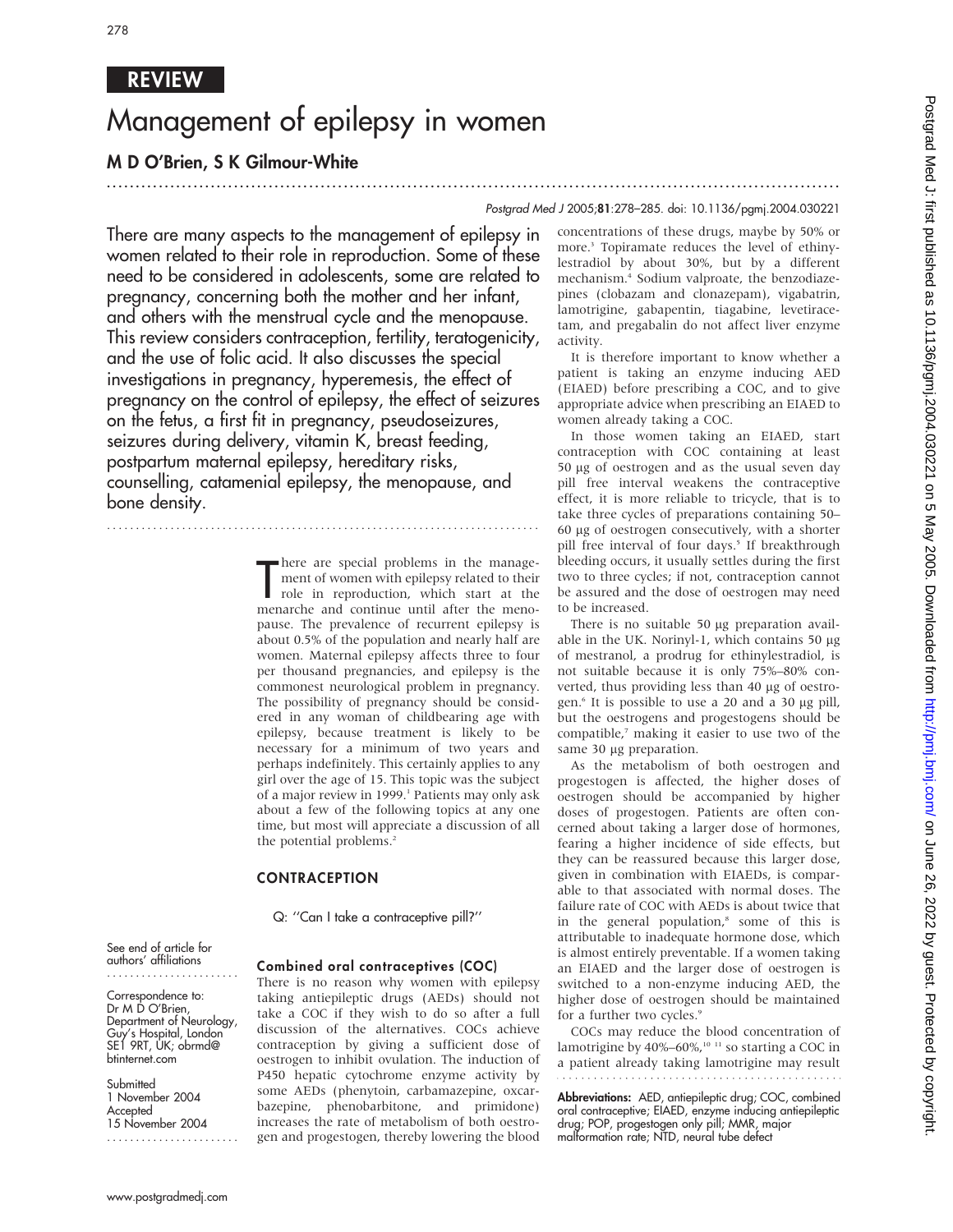in poorer control of the epilepsy, or may cause the recurrence of epilepsy in a patient whose epilepsy is under very good control; a small increment in the dose of lamotrigine is all that is required. There is no problem in giving lamotrigine to patients already taking a COC, because the dose of lamotrigine is titrated to the patients needs.

In summary, women taking EIAEDs should use COC containing at least 50 µg of oestrogen and tricycle with a four day pill free interval. Note that this is an unlicensed indication and such prescriptions are on a ''named patient basis''.

Combined contraceptive patches are also affected by EIAEDs and are not suitable for long term use by women taking these drugs.

#### The progestogen only preparations The progestogen only pill (POP)

Progestogens are similarly affected by EIAEDs, aggravating other difficulties associated with this form of contraception, particularly breakthrough bleeding. Women taking EIEADs should take double the usual dose.<sup>12</sup>

## The depot injection

This problem does not apply to the use of medroxyprogesterone acetate (Depo Provera, Pfizer), whose metabolism is proportional to hepatic blood flow, suggesting a virtually 100% clearance on first pass through the liver, so that enzyme induction has no additional effect and blood concentrations are not affected.<sup>14</sup>

## The progestogen implant

EIAEDs do affect the three yearly progestogen implant that contains etonogestrel, (Implanon), so an additional daily progestogen pill is necessary,<sup>15</sup> which rather defeats the object.

In summary, women taking EIAEDs and a POP should consider a change of contraceptive method, otherwise use Cerazette and double the usual dose, but there is no need to change the dose of Depo-Provera or to shorten the interval between injections.

## Post-coital contraception—''the morning after pill''

The efficacy of the morning after pill is also affected by EIAEDs. When using levonogestrel (Levonelle) the first dose should be doubled to two pills (1.5 mg) with a second dose at 12 hours of one pill (750  $\mu$ g).<sup>1</sup>

## Intra-uterine contraceptive devices

Coils that release hormones locally (the Mirena coil) are not affected by enzyme induction, and may be appropriate for some women taking EIAEDs.<sup>17</sup>

## Post-partum contraception

COC preparations reduce the secretion of milk, but POPs may be used and should be started three weeks post-partum. If the mother is not breast feeding, a COC can be used from three weeks. Women taking EIAEDs should follow the protocols outlined above.

## **FERTILITY**

- Q: ''Could my drugs cause infertility?''
- Q: ''Could my infertility be due to my drugs?''

Some AEDs may contribute to infertility in women, but women with epilepsy are less fertile than normal. A study of fertility ratios in women with epilepsy showed that the likelihood of pregnancy is considerably less than age matched controls, falling from 0.83 (0.54–1.21) in 15–19 year olds to 0.55 (0.14–1.39) at age 40–44.<sup>18</sup> This effect is likely to be

multifactorial, including lowered libido, social and genetic factors, and not necessarily attributable to medication, although drugs may be a contributory factor. This also applies to sexual dysfunction, which is more common in women with temporal lobe epilepsy, especially if the epileptiform discharges are on the right.<sup>19</sup> Furthermore, it has been estimated that about 8% of menstrual cycles are anovulatory in normal subjects, but it may be as high as a third of all cycles in women with temporal lobe epilepsy,<sup>20 21</sup> particularly if they are taking valproate. $22$ 

Some AEDs have been associated with polycystic ovaries and the polycystic ovarian syndrome; valproate has been particularly implicated.<sup>23 24</sup> These findings have been disputed.<sup>25 26</sup> It may be that valproate induced obesity and the consequent increase in peripheral insulin resistance in patients with polycystic ovaries, together with a genetic susceptibility, are factors in the development of the polycystic ovarian syndrome; although polycystic ovaries and hyperandrogenism without hyperinsulinism have been found in some lean patients.<sup>27</sup> A consensus has been suggested for the investigation and management of these patients.<sup>28</sup>

## **TERATOGENICITY**

## Q: ''Will the drugs affect my baby?''

The incidence of all fetal abnormalities in the general population is between 2% and 3%. There maybe a small increased risk of fetal abnormalities in children of mothers with epilepsy who are not taking medication, but a recent meta-analysis<sup>29</sup> showed no increased risk and suggested that previous reports showed publication bias. However, there is definitely an increased risk from AEDs. An important adverse factor is the number of these drugs taken concurrently with an OR of 2.8 (1.1 to 9.7) for one drug, to 4.2 (1.1 to 5.1) for polytherapy.<sup>30</sup> Nakame et  $al^{31}$  and Samren<sup>32</sup> found that the risk of major fetal abnormality rises from about double the natural risk with one AED to about six times the risk with four AEDs, but these patients would have less well controlled epilepsy and drug doses are likely to be comparatively high.

## The fetal AED syndrome

This has been associated with several AEDs, particularly phenytoin (the fetal hydantoin syndrome) and valproate. The syndromes are not the same for each drug, although there are many similarities. Features of the fetal hydantoin syndrome<sup>33</sup> include microcephaly, hypertelorism, low set ears, short neck, transverse palmar creases, and minor skeletal abnormalities. This syndrome may be partly dose dependent and partly attributable to a genetically determined predisposition, which may explain why this condition can occur with quite low doses in some children and does not occur with quite high doses in others. Characteristic features of the valproate syndrome<sup>34</sup> are said to be arched eyebrows, short nose, thin upper lip, and broad nasal bridge. Other features include neural tube defects (NTDs), cleft lip and palate, radial ray defects, congenital heart defects, and genitourinary problems, again there is evidence of an hereditary susceptibility.<sup>35</sup> Major abnormalities asscociated with the barbiturates and hydantoins are congenital heart disease and cleft lip and palate; with valproate and carbamazepine are NTDs, hypospadias, and congenital heart disease. Phenytoin was once thought to be particularly implicated. However, a meta-analysis of the original data in five prospective European studies between 1971 and 1990, with a total of 1379 children and complete data from 1221 has shown an incidence of major defects with phenytoin monotherapy that is comparable to other AEDs  $(RR$  2.2, 0.7 to 6.7).<sup>36</sup> Preliminary data from current prospective epilepsy and pregnancy registers are showing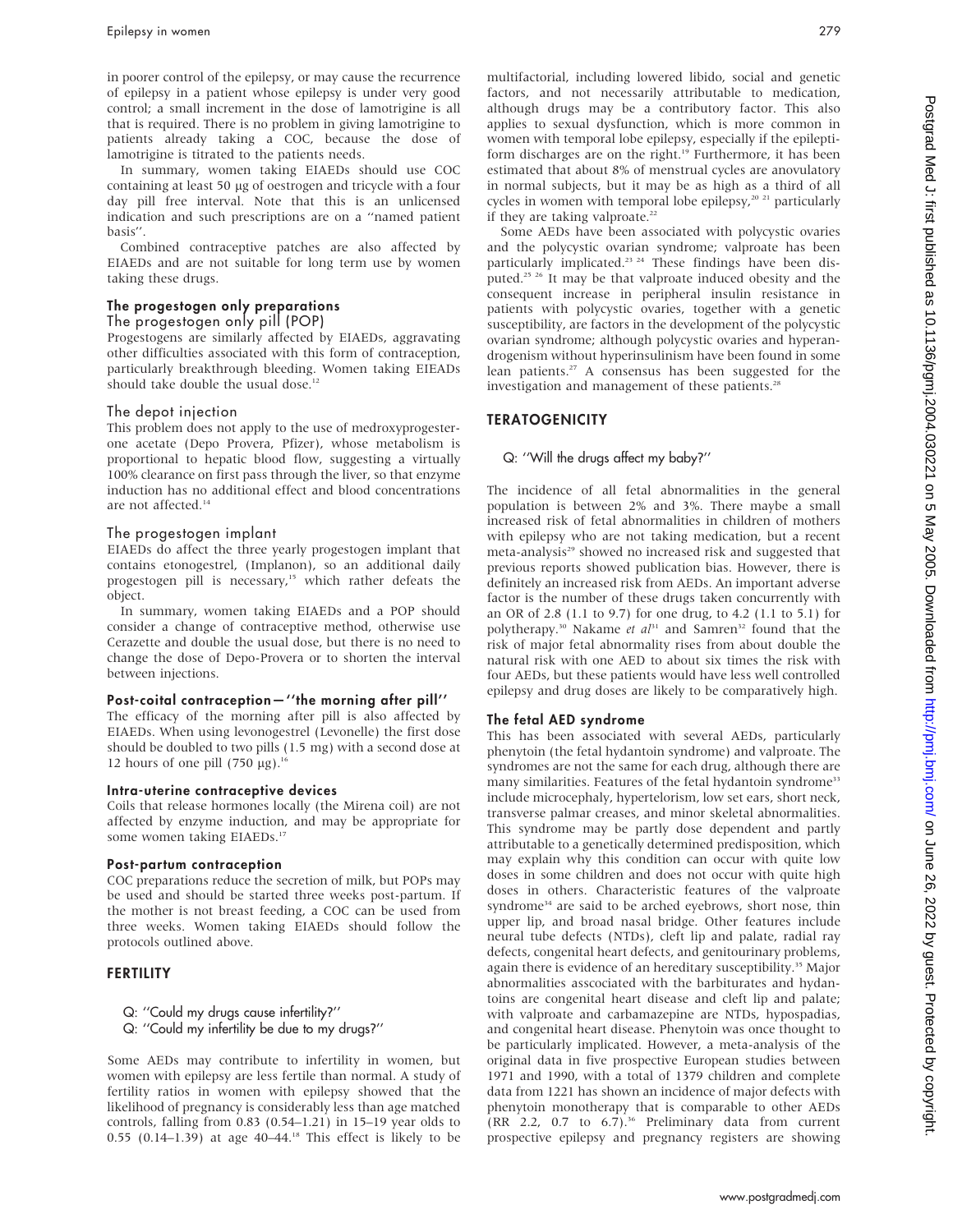Data from the UK Epilepsy and Pregnancy Register on 3301 reports with 2637 outcomes have shown a major malformation rate (MMR) of 2.4% (0.9 to 6.0) in the 173 women with epilepsy who were not taking AEDs; it was 3.4% (2.7 to 4.4) in the 1891 patients on monotherapy and 6.5% (5.0 to 9.4) in the 573 patients on polytherapy. The monotherapy MMR for carbamazepine (700) was 2.3% (1.4 to 3.7) and for lamotrigine (390) 2.1% (1.0 to 4.0). For valproate (572) it was 5.9% (4.3 to 8.2), so that the MMR for valproate is significantly higher than the other most commonly used AEDs.<sup>37</sup> All pregnancies in women with epilepsy in the United Kingdom should be reported to the UK Epilepsy and Pregnancy Register as soon as the pregnancy is confirmed, so that accurate data about the effects of AEDs can become available, and this is particularly important for the recently introduced drugs\*.

#### The use of valproate in women of childbearing age

The position of valproate in the treatment of these patients therefore needs special consideration. For women with certain types of epilepsy that respond best to valproate, particularly idiopathic generalised epilepsy with absence attacks, myoclonus, and photosensitivity, and who have achieved good control with this drug, the risk of recurrence of fits in pregnancy may need to be balanced against the increased risk of fetal abnormality.

#### The dose effect

In a re-analysis of five prospective studies,<sup>36</sup> valproate was associated with spina bifida in 3.8% of at risk pregnancies. An interesting feature of this series was that spina bifida did not occur with doses of less than a 1000 mg a day (0 of 54), 6.7% were found with doses of 1–1.5 g a day (2 of 30) and this was not significantly different from controls, and 37.5% if the dose exceeded 1.5 g a day (3 of 8). A retrospective study of 2000 pregnancies showed a relative risk (RR) of 1.0 if the dose of valproate was less than 600 mg a day, a RR of 2.2 with doses between 600 and 1000, and a RR of 3.9 (1.4 to 11.1) if the dose exceeded 1000 mg a day.<sup>32</sup> Mawer et  $al^{38}$  and Kaneko et  $a^{139}$  also found that major defects only occurred with doses above 1000 mg. Omtzigt et  $a^{140}$  have reported that the average (SD) daily dose of valproate taken by the mothers of children with spina bifida was 1640 (136) mg compared with 941 (48) mg in those not affected; but all these studies involve too few patients to be sure that valproate, in doses even as low as 600 mg a day, is associated with a risk comparable to other AEDs.

Samren et  $al^{36}$  showed some correlation with the size of each dose of valproate to the incidence of NTDs. This correlates with the findings in mice<sup>41</sup> that fetal abnormalities are as much associated with peak blood concentrations as the total daily dose. It may be that the protein binding becomes saturated, allowing free valproate to reach the developing fetal neural tube.

#### Valproate exposure and developmental delay

There is some evidence that children exposed to valproate in utero show an increased incidence of developmental delay.<sup>42 43</sup> Gaily et al<sup>44</sup> found no effect from in utero exposure to carbamazepine, but a significantly reduced verbal IQ (VIQ) in children exposed to polytherapy with valproate. An independent effect from valproate could not be determined because the results were confounded by low maternal 

\* The UK Epilepsy and Pregnancy Register: Department of Neurology (Ward 21), Royal Victoria Hospital, Belfast BT12 6BA, UK; http://www. epilepsyandpregnancy.co.uk

education and polytherapy. Adab et  $al^{45}$  showed that children exposed to valproate monotherapy had significantly lower VIQ scores when compared with children exposed to carbamazepine and to phenytoin monotherapy, and there was some evidence of a dose effect. Low VIQ was also associated with the occurrence of five or more tonic-clonic seizures during pregnancy and with low maternal IQ. There were higher rates of dysmorphic features in the valproate exposed children, and these were most common in those with low VIQ scores. Eriksson et  $al^{46}$  found significantly lower full scale IQ in both mothers taking valproate and in their offspring, compared with those taking carbamazepine and women with epilepsy not taking any AEDs. These studies all entailed retrospective case ascertainment, though a few had prospective outcome measures. The numbers of children were small and the response rate low. A recent Cochrane review<sup>47</sup> concluded that the currently available data are insufficient to draw any definite conclusions, but the trends now emerging from the seven published studies are consistent. The confounding factors probably mean that these figures represent the worst outcome.

The use of valproate should therefore be avoided in women of childbearing age,<sup>48</sup> particularly in the obese, especially in obese adolescents, and in those women with menstrual irregularity. Consider withdrawal of valproate in women who develop obesity and or menstrual irregularity while on valproate.

Serious consideration should be given to changing drugs if at all possible for women of childbearing age who are established taking valproate, whether or not they are considering pregnancy, as about 50% of pregnancies in these women are unplanned.<sup>49</sup> If changing drugs is not appropriate, the risk may be reduced by spreading the dose throughout the day and to changing to Epilim Chrono to avoid peak blood concentrations. The total daily dose should be below 1 g a day and certainly below 1.5 g a day, so a suitable regimen might be Epilim Chrono 300 mg thrice daily. It is not appropriate to reduce the dose and add lamotrigine. The Glaxo-Smith-Kline register<sup>50</sup> of 360 patients taking lamotrigine monotherapy showed a MMR of 2.8% (1.5 to 5.2), and 3.1% (1.1 to 7.4) for lamotrigine in any polytherapy excluding valproate (163), but 10.5% (5.0 to 20.2) for lamotrigine with valproate (76).

In summary, it is advisable for all women with epilepsy taking AEDs and contemplating pregnancy to be taking a single drug and that drug should be given in the lowest possible dose. Of the old and well established drugs, carbamazepine has been thought to be the safest, and phenytoin monotherapy seems to be safer than was once thought. The risk of a major malformation is significantly greater with valproate than any of the other commonly used AEDs. Data are lacking about the risks of most of the newer AEDs, although animal experimental data and limited clinical reports suggest that they are no more teratogenic than the older AEDs, and perhaps safer. The UK pregnancy register shows no significant difference in risk of major abnormality for any of the commonly used AEDs, except for valproate; with this exception, parents can be reassured that there is a more than 90% chance that their infant will be entirely normal, and a 95% chance of not having a major malformation.

## Folic acid

There is clear evidence that folic acid supplements reduce the risk of NTDs in the offspring of women at risk.<sup>51 52</sup> There is some evidence that folic acid supplements reduce the risk of NTDs in women taking EIAEDs.<sup>53</sup> Valproate and carbamazepine are known to be associated with an increased risk of NTDs, estimated at 1.5% and 0.5% respectively. Some AEDs

www.postgradmedj.com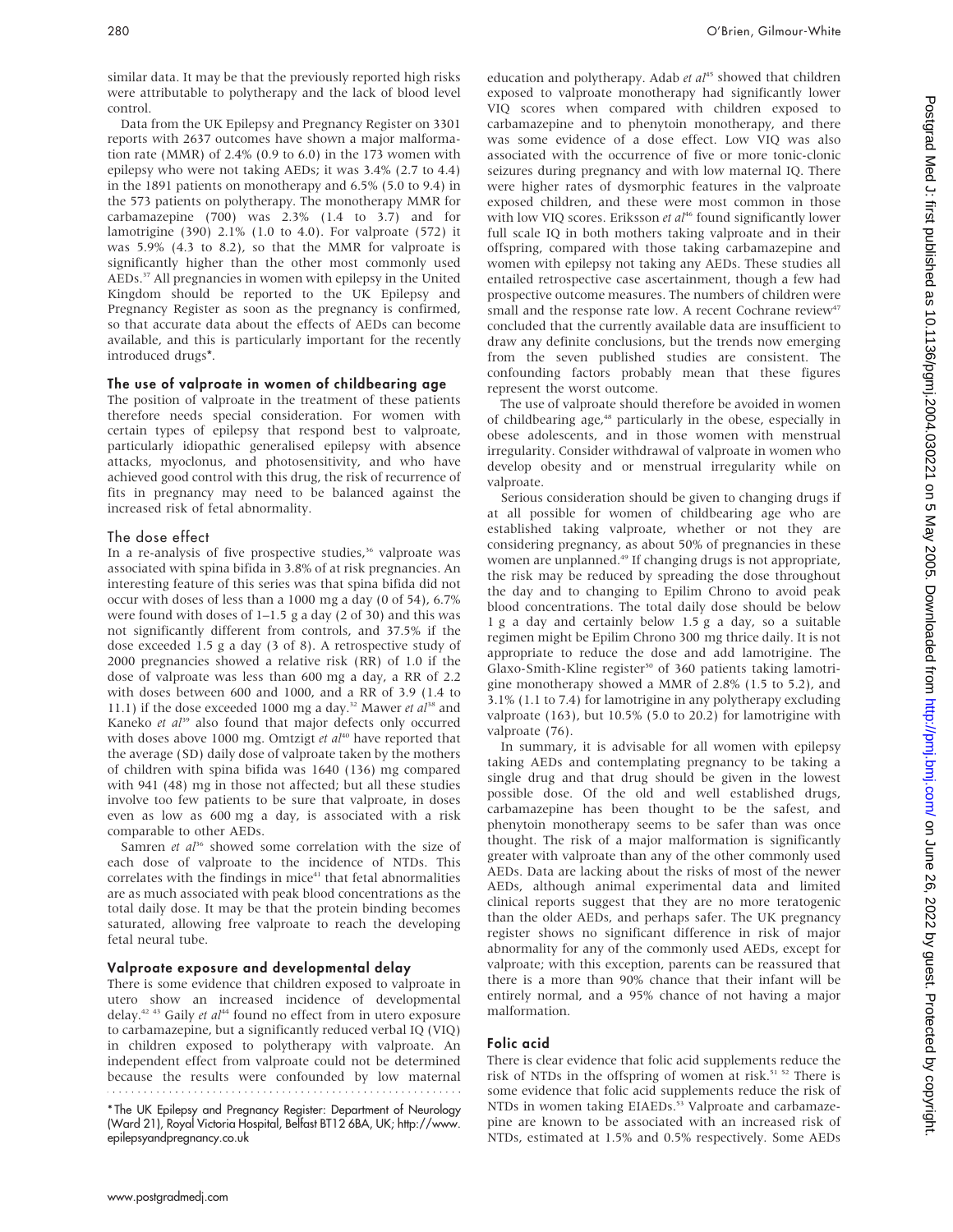are folate antagonists, but Tomson et  $al^{54}$  found no difference in red cell folate in pregnant women taking AEDs, mostly phenytoin and carbamazepine, compared with non-epileptic drug free pregnant women or with non-pregnant age matched healthy women. Furthermore, there was no correlation between red cell folate concentrations and doses or plasma concentrations of phenytoin or carbamazepine. Kirke et al<sup>55</sup> reported a significant association between NTDs and early pregnancy red cell folate concentrations, with a risk of 0.8 per 1000 births for those mothers with a red cell folate greater than 400 µg/l to 6.6 per 1000 for those with concentrations less than 150 µg/l; an eightfold difference and these authors estimated that 400 µg of folate a day would reduce the incidence of NTDs by 48%.

All women taking AEDs contemplating pregnancy should be given a folic acid supplement. This should anticipate pregnancy, as neural tube and cardiac defects occur in the first 28 days after conception. Neural tube closure takes place on about day 26, which is often before the woman realises she is pregnant. A folate supplement started after 30 days will have no protective effect against NTDs.

The correct advice is therefore to tell patients to start folic acid when they stop contraception. It has been suggested that all women potentially at risk should be given a folate supplement, because less than 50% of pregnancies in these patients are planned<sup>48</sup>; this is the basis for the fortification of food. Folic acid 5 mg once daily, which has no effect on epilepsy control, is widely recommended,<sup>56</sup> although there is no evidence that this dose is needed or even that it is effective in women taking AEDs. Doses of 360 µg and 400 µg were used and shown to be effective in two trials<sup>57</sup>  $58$ ; 800 µg in the Hungarian trial<sup>52</sup> and 4 mg in the MRC trial, chosen to avoid the possibility of a negative result from a lower dose<sup>51</sup>; but it is not known for certain whether less than 1 mg/day is sufficient for women taking AEDs and it has seemed better to give 5 mg a day to be safe. Lucock<sup>59</sup> has pointed out that more than 4–500 µg of pteroylmonoglutamate, the form of folate used in supplements, saturates the transformation during absorption to methylfolate, so that larger doses cannot be utilised, which suggests that there is no need to prescribe more than 1 mg a day. Even this dose will produce unmetabolised folic acid in the serum, the long term effects of which are unknown.<sup>60</sup> However, Wald et al<sup>61</sup> have constructed a model from published data linking the relation between serum folate and folate supplementation to the prevalence of NTDs according to maternal serum folate concentrations. This model predicts increasing protection from NTDs up to 5 mg/day, which remains the currently recommended dose.<sup>62</sup>

There is some animal experimental evidence<sup>63</sup> and a few case reports that suggest that folic acid may not protect against valproate induced NTDs,<sup>64</sup> which implies that valproate may act partly by a non-folate dependent mechanism.

#### INVESTIGATIONS DURING PREGNANCY

#### Q: ''Will I need any special tests?''

AED blood concentrations should be measured as soon as it is known that a woman is pregnant to establish a baseline; repeated as indicated for those drugs where blood concentraions are a useful guide to efficacy. Free drug concentrations, if available, provide more useful information.

All pregnant women taking AEDs, particularly valproate and carbamazepine, should have a series of high definition ultrasound scans. Anencephaly can be detected at 11 weeks, NTDs at about 16 to 18 weeks, congenital cardiac malformations at 18–20 weeks, and cleft lip and palate at about 20 weeks. Hypospadias and posterior cleft palates are not reliably detectable by ultrasound scanning. An increased maternal  $\alpha$  fetoprotein concentration measured at 18 weeks may point to a NTD. Women should be advised about these procedures in advance of pregnancy.<sup>65</sup>

#### HYPEREMESIS

#### Q: ''What do I do about my drugs if I have morning sickness?''

Morning sickness occurs more commonly in the morning, but it may occur at any time throughout the day. Some AEDs (phenytoin, phenobarbitone) need only be taken once a day and can therefore be taken at night. Most drugs need to be taken twice a day, but the morning dose can be postponed by a few hours to avoid periods of sickness. If nausea and vomiting are severe, an antiemetic agent can be taken half an hour before the AED.

#### THE EFFECT OF FITS ON THE FETUS

#### Q: ''If I have a fit, will it harm my baby?''

Minor fits have no known affect on the fetus, but major convulsive seizures associated with cyanosis can produce anoxia in the infant. There is some evidence that seizures in early pregnancy are associated with an increase in major malformations.<sup>66</sup> In late pregnancy, if a fit results in a fall, injury to the fetus may occur and could precipitate early labour or miscarriage.

It is very important to maintain AED administration in pregnancy because both fits and drugs can affect outcome. Furthermore, sudden withdrawal may precipitate status epilepticus, with serious consequences for both mother and child.

#### THE EFFECT OF PREGNANCY ON FITS

#### Q: ''Will my fits get worse during pregnancy?''

Pregnancy does not usually have much effect on the control of epilepsy, a survey in 1994<sup>67</sup> showed that about a fifth of patients have increased fits, more than a half remain unaffected, and about a quarter have fewer fits, and this does not change significantly during the three trimesters. Fits are more likely to increase in women with poorly controlled epilepsy and women with increased seizures in pregnancy are often found to have subtherapeutic blood concentrations.<sup>68</sup> Poor compliance may be a factor, requiring discussion and advice. Otherwise it may be necessary to increase the dose during pregnancy, monitoring the AED blood concentration; although it is not usually necessary to do so in well controlled patients.

Although AED concentrations tend to fall during pregnancy, this may be partially offset by a rise in the proportion of the free drug because of changes in protein binding. This is particularly so for those drugs that are highly protein bound, such as phenytoin, valproate, and carbamazepine. Pregnancy has a greater effect on AEDs that are metabolised in the liver compared with those that are mostly cleared by renal excretion (table 1).

If the dose is changed during pregnancy it is likely to need adjustment after delivery. Lamotrigine poses a particular problem in this respect with a pronounced increase in clearance rate during pregnancy. Tran et  $al^{69}$  found this to be  $>65\%$  between preconception and delivery, so that 11 of 12 women required an increase in dose. Pennell et al,70 in nine women, found a mean (SD) change from baseline in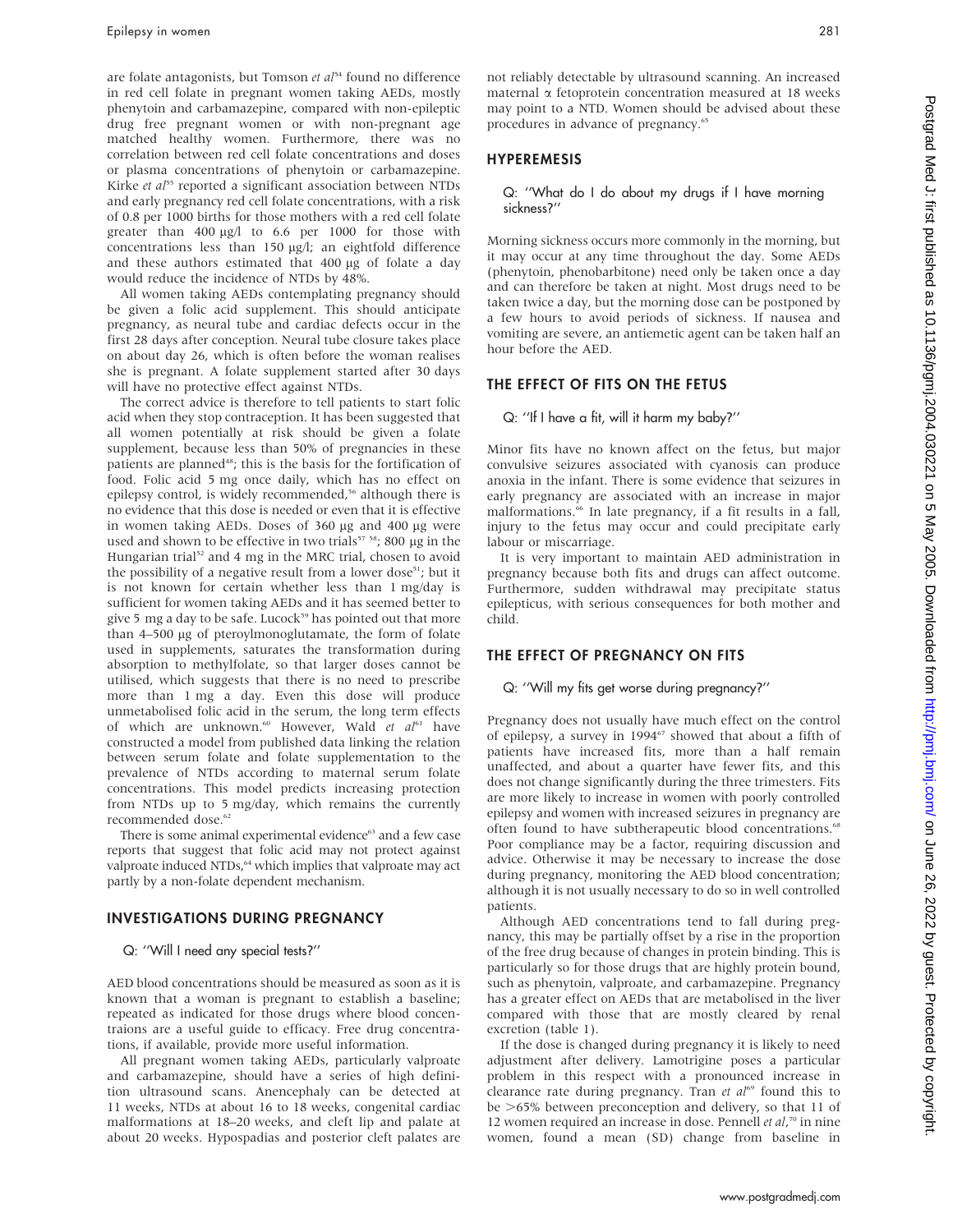|                | % Protein binding | Clearance   |
|----------------|-------------------|-------------|
| Tiagabine      | 96                | liver       |
| Phenytoin      | 90                | liver       |
| Valproate      | 90                | liver       |
| Clonazepam     | 86                | liver       |
| Carbamazepine  | 75                | liver       |
| Lamotrigine    | 55                | liver       |
| Phenobarbitone | 45                | liver/renal |
| Oxcarbazepine  | 40                | liver       |
| Topiramate     | 15                | liver       |
| Levetiracetam  | 10                | renal       |
| Gabapentin     | O                 | renal       |
| Vigabatrin     | Ω                 | renal       |
| Pregabalin     | Ω                 | renal       |

apparent clearance of 92 (110)% in the first trimester, 121 (138)% in the second, and 315 (214)% in the third trimester, overall 164%, but with very wide individual variation. de Haan et al found a gradual decline in lamotrigine level to dose ratio to 40% with a seizure increase in 9 of 12 pregnancies.<sup>70a</sup> As this effect starts early in pregnancy, the dose escalation needs to be started after the first month,<sup>70 71</sup> and may need to be more than doubled by the third trimester.<sup>71</sup> After delivery, Berry<sup>72</sup> found rises of 200%–300% within a few weeks. Ohman et  $al^{73}$  found a median increase of 170% (0 to 630), so it is important to reduce the dose in the postpartum period.

Patients with poorly controlled epilepsy should be warned that an increase in dose may be necessary during pregnancy; those with good control can be advised that any change in their drug is unlikely to be necessary, except for women taking lamotrigine.

#### MANAGEMENT OF A FIRST FIT IN PREGNANCY

Excluding eclampsia, it is unusual for a first fit to occur during pregnancy without obvious cause. These patients should be investigated because there is a higher incidence of underlying structural lesions; for example, meningiomas and arteriovenous malformations may present in pregnancy because of swelling of the lesion. Other causes include thrombosis, both arterial and venous, and subarachnoid haemorrhage. Patients with toxaemia may present with epilepsy and if this is the cause of fits around the time of delivery, including the immediate postpartum period, epilepsy is unlikely to be an ongoing problem.

#### PSEUDOSEIZURES

It has been estimated that between 10% and 45% of apparently intractable epilepsy is attributable to pseudoseizures<sup>74</sup> and most of these patients are young women. Perhaps 20% of patients with confirmed pseudoseizures also have epilepsy.75 These patients can be very difficult to identify and often go misdiagnosed for many years. The clinical features include prolonged fits while awake, pelvic thrusting, eye closure with resistance, lack of postictal confusion or drowsiness, and normal investigations. The diagnosis is made by recording a normal EEG during a seizure, which may require telemetry, and the finding of a normal prolactin level after a fit. These patients are notoriously difficult to treat and should be referred to a specialist centre.

### EPILEPSY DURING DELIVERY

#### Q: ''Will there be any problems at birth?''

(This question has been identified as a major and often unexpressed concern.)

#### Effect on the mother

There is no increased risk of purely obstetric problems in women with epilepsy,<sup>76</sup> but all pregnant women with epilepsy taking AEDs should have their babies delivered in hospital. The increased risk of epilepsy at delivery and in the next 24 hours, said to be about  $3\%$  of women at risk, $1$  is usually attributable to failure to take AEDs, lack of sleep, or impaired drug absorption. Patients with generalised epilepsy are more likely to have seizures during delivery than patients with partial epilepsy, $77$  particularly if the AED concentrations are barely or sub-therapeutic.<sup>62</sup> The risk of status epilepticus is very small, but carries a high mortality risk for both mother and infant. In 29 such patients identified in the literature,<sup>78</sup> there was a 50% fetal mortality (14 of 29) and nine maternal deaths. Clobazam may be used prophylactically in women thought to be at particular risk.

#### Effect on the infant

Some AEDs, particularly primidone, phenobarbitone, and the benzodiazepines, are sedating and some infants show withdrawal symptoms from these drugs in the first few days of life. Withdrawal fits are rare, but are said to be most common with phenobarbitone.

## VITAMIN K

The EIAEDs cause a reduction in vitamin K dependent clotting factors by an effect on the synthesis of factors 2, 7, 9, 10 and protein C and S. Although giving vitamin K to women in the last few weeks of pregnancy does raise the fetal plasma vitamin K1 concentration appreciably, it remains an order of magnitude lower than maternal levels because of poor placental passage and low concentrations of transport lipoproteins in fetal plasma; so that fetal plasma vitamin K concentrations are very low in new born babies.79 The vitamin K concentrations rises to near normal in about a week in breast fed babies and reaches eight times the normal value in babies fed with vitamin K fortified formula milk.

The risk of bleeding can be divided into three groups. $80$  (1) The early onset bleeds, which occur in the first 24 hours and are nearly always attributable to drugs, including AEDs; (2) the classic neonatal bleeding, which occurs in the first week; and (3) the late incidence of bleeding between one week and three months, with a peak at two to six weeks. Intracerebral haemorrhage is rare in the first week after the first 24 hours, but occurs in 50% of patients with late bleeding.<sup>81</sup> Intramuscular vitamin K given at birth seems to be almost completely effective in preventing bleeding.<sup>82</sup> Further vitamin K should be given to babies who are exclusively breast fed for more than one month.

Giving intramuscular vitamin K1 at birth was a standard practice until the report in 1992 of an increase in childhood cancers in babies given intramuscular vitamin K, but not in babies given oral vitamin K or no vitamin  $K^{\text{a}}$ . There is now an extensive literature on this topic; it seems clear that there is no increased risk of solid tumours, but a small increased risk of acute lymphoblastic leukaemia cannot be absolutely excluded on the available data. $84-87$  Folate supplements may reduce the risk of acute lymphoblastic leukaemia.<sup>88</sup>

The theoretical risk of bleeding in children born of mothers taking EIAEDs is sufficient for all pregnant women taking these drugs to take oral phytomenadione (vitamin K1) 20 mg daily for at least one month before delivery to reduce the risk of bleeding in the first 24 hours, and vitamin K1 0.5 mg should be given intramuscularly immediately after delivery. Although Kaaja et al<sup>89</sup> found no increase in the incidence of bleeding in 662 infants of mothers taking EIAEDs, compared with 1324 controls, the numbers may have been insufficient to show an effect.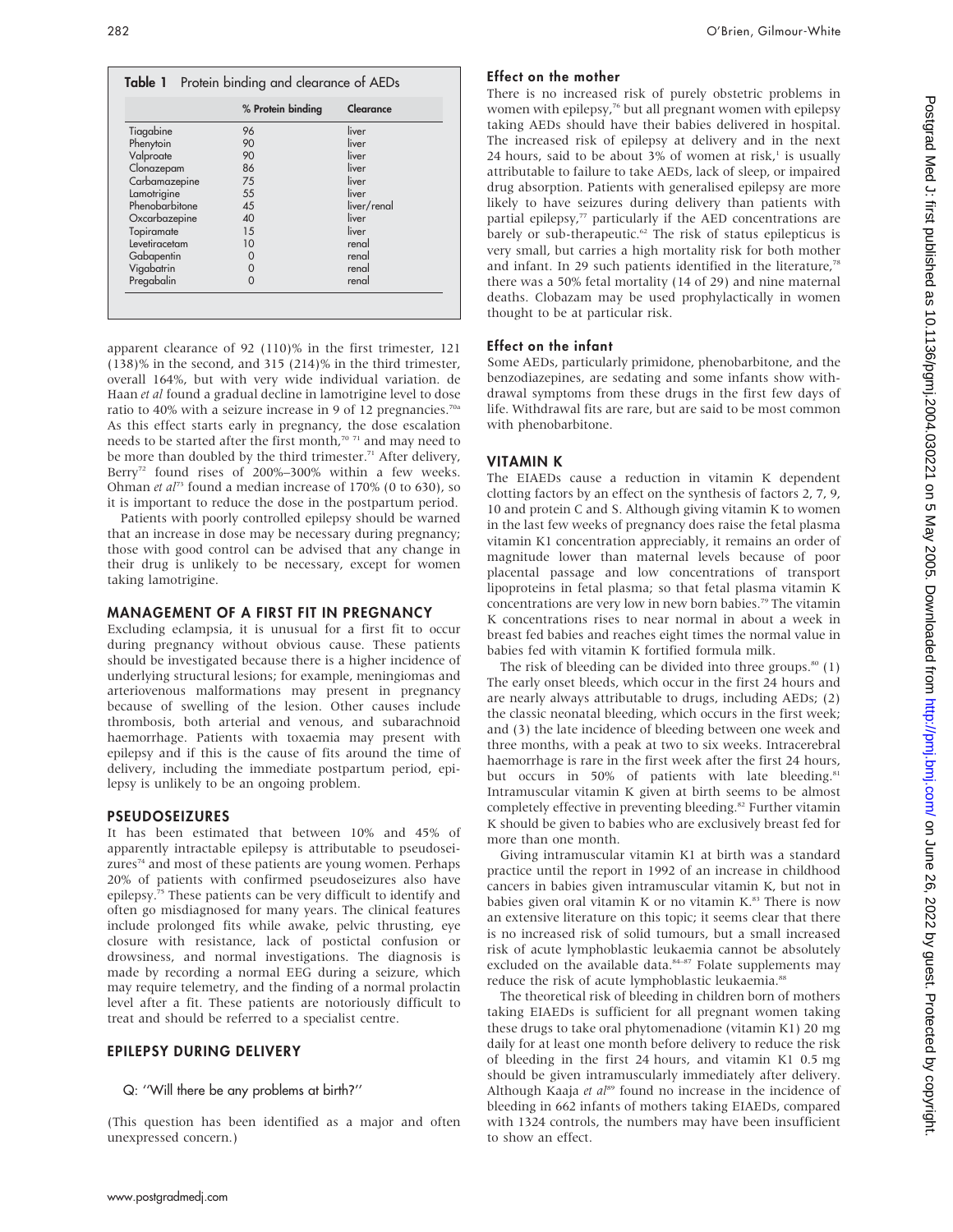#### BREAST FEEDING

#### Q: ''Will I be able to breast feed?''

All the AEDs are excreted in breast milk, but for most only in low concentrations, so there is no reason why mothers taking AEDs should not breast feed, although with caution for phenobarbitone and primidone. The amount of drug received by the infant is very considerably less than the fetus receives during pregnancy. For example, calculations of the largest amount of drug likely to be received daily by a fully breast fed baby expressed as a percentage of the lowest recommended daily therapeutic dose for an infant, give the following figures: carbamazepine  $<$  5%, phenytoin  $<$  5%, valproate  $<$  3% and phenobarbitone  $>50\%$ ; so that phenobarbitone and primidone may cause drowsiness. Fetal hepatic immaturity results in a considerable increase in the blood half life of phenobarbitone. In adults the half life is around 100 hours (75–125), but in the newborn baby it may be more than  $200$  hours.<sup>90</sup>

There is little or no information about the newer drugs, except lamotrigine, which is excreted in high levels in breast milk (40%–80% of maternal concentrations), $72$  and when combined with slow fetal clearance because of hepatic immaturity, infant blood concentrations may reach 60% (range  $47-77$ ) of the maternal blood concentration,<sup>72</sup> a problem that is compounded if lamotrigine is given with valproate. Topiramate and levetiracetam also reach high concentrations in breast milk, but this does not seem to produce significant values in breast fed babies.<sup>91 92</sup>

Breast feeding should be encouraged in women with epilepsy taking all AEDs. New drugs should not be introduced in the postpartum period to women who are breast feeding or only with great caution; this particularly applies to phenobarbitone, primidone, and lamotrigine. If AED treatment seems to be causing drowsiness in the infant, it may still be possible to breast feed, alternating with bottle feeding.

## POSTPARTUM MATERNAL EPILEPSY

#### Q: ''What happens if I have a fit when I am by myself with the baby at home?''

Mothers with uncontrolled major epilepsy should not be left alone with small children. Maternal epilepsy probably presents a greater risk to infants and toddlers than to the fetus. The child could be injured if held by the mother at the start of a fit or if left unattended during the mother's fit. Mothers should be warned of this risk and seek advice about appropriate precautions, for example, changing nappies on the floor and only bathing infants when somebody else is present. Mothers with juvenile myoclonic epilepsy may be at particular risk when woken early by their infant.<sup>93</sup>

If the dose of AED was increased during pregnancy, it is likely to need adjustment in the postpartum period, this applies particularly to lamotrigine.<sup>68-70</sup> <sup>72</sup> 73

#### HEREDITARY RISKS

#### Q: ''Will my baby have epilepsy?''

A child inherits its epileptic liability from both parents. The risk depends on the type of epilepsy. There is no significant risk if the mother has partial epilepsy from an acquired lesion. The overall risk of a child of a parent with idiopathic generalised epilepsy having epilepsy before the age of 20,

excluding febrile convulsions, is about 4%, compared with 0.5% in the general population. If there is already one sibling who developed epilepsy before the age of 10, the risk rises to about 6%, if one parent and a sibling are affected the risk is about 10%, and if both parents or one parent and a first degree relative of the other parent have epilepsy, the risk is about 15%.<sup>94</sup> These figures exclude the genetically determined epilepsy syndromes, such as juvenile myoclonic epilepsy and those inherited conditions that may be associated with epilepsy, such as tuberose sclerosis and neurofibromatosis.<sup>95</sup>

If there is a family history of a known inherited epilepsy syndrome or of a condition that has a strong association with epilepsy, the risk is that of the syndrome. Patients should be referred for specialist genetic advice.

#### COUNSELLING

Women with epilepsy who are contemplating pregnancy should have the diagnosis re-evaluated and if necessary reinvestigated. It has been estimated that about 5%–10% of these patients do not have epilepsy<sup>93 96</sup> and 7% are found to have a structural lesion.<sup>93</sup> Many are taking unsuitable drugs and often at inappropriate doses. Reconsideration of the diagnosis may permit withdrawal of AEDs. In some circumstances an endocrinology screen may be appropriate.

It is very important that all patients with epilepsy are fully informed about these issues, but not necessarily all at the same time and at the same age. It would be appropriate for paediatricians as well as neurologists and general practitioners, who often look after patients with epilepsy up to the age of 15 or 16, to mention some of these issues and in particular contraception and folic acid. Teratogenicity, ultrasound scanning, and breast feeding should be discussed with women who are contemplating pregnancy and they should be given the opportunity to discuss any other matters they wish to raise. Women can be reassured that there is a more than 90% chance of having a normal baby. Poor communication is a common problem; many patients may not understand the concept of percentage risk. It may help to explain that 5% risk or a 1 in 20 chance of an abnormal event is a 95% chance of normality. Positively framed information changes the perception of teratogenic risk in pregnant women.<sup>97</sup>

#### CATAMENIAL EPILEPSY

Many women report that their episodes occur in relation to their menstrual periods, but there is a problem with definition.<sup>98</sup> If it is to influence management, it is necessary to take a very narrow view and restrict the term to the time from a day before the onset of a period to the first two days of a period. The cycle must also be very regular, so that the next period can be forecasted accurately; otherwise there are no treatment implications. The precise reason for catamenial epilepsy is unknown, but may be related to the fact that oestrogen is softly epileptogenic, whereas progesterone is weakly antiepileptogenic.<sup>99</sup> The rapid reduction in serum progesterone concentrations just before a period may make women more susceptible to epilepsy at that time. Changes in fluid balance may also play a part, but giving diuretics starting a week before a period is due is not effective.

It is sometimes appropriate to treat catamenial epilepsy with intermittent treatment in addition to regular drug treament. However, the patient must show diary evidence that the episodes are confined to a few days around the onset of a period and that the periods occur at very regular intervals, so that day one of the next period can be accurately predicted. It may then be reasonable to give an additional AED starting a few days before a period is due. For practical purposes this needs to be a quick acting drug that can be given at full dose in addition to the ongoing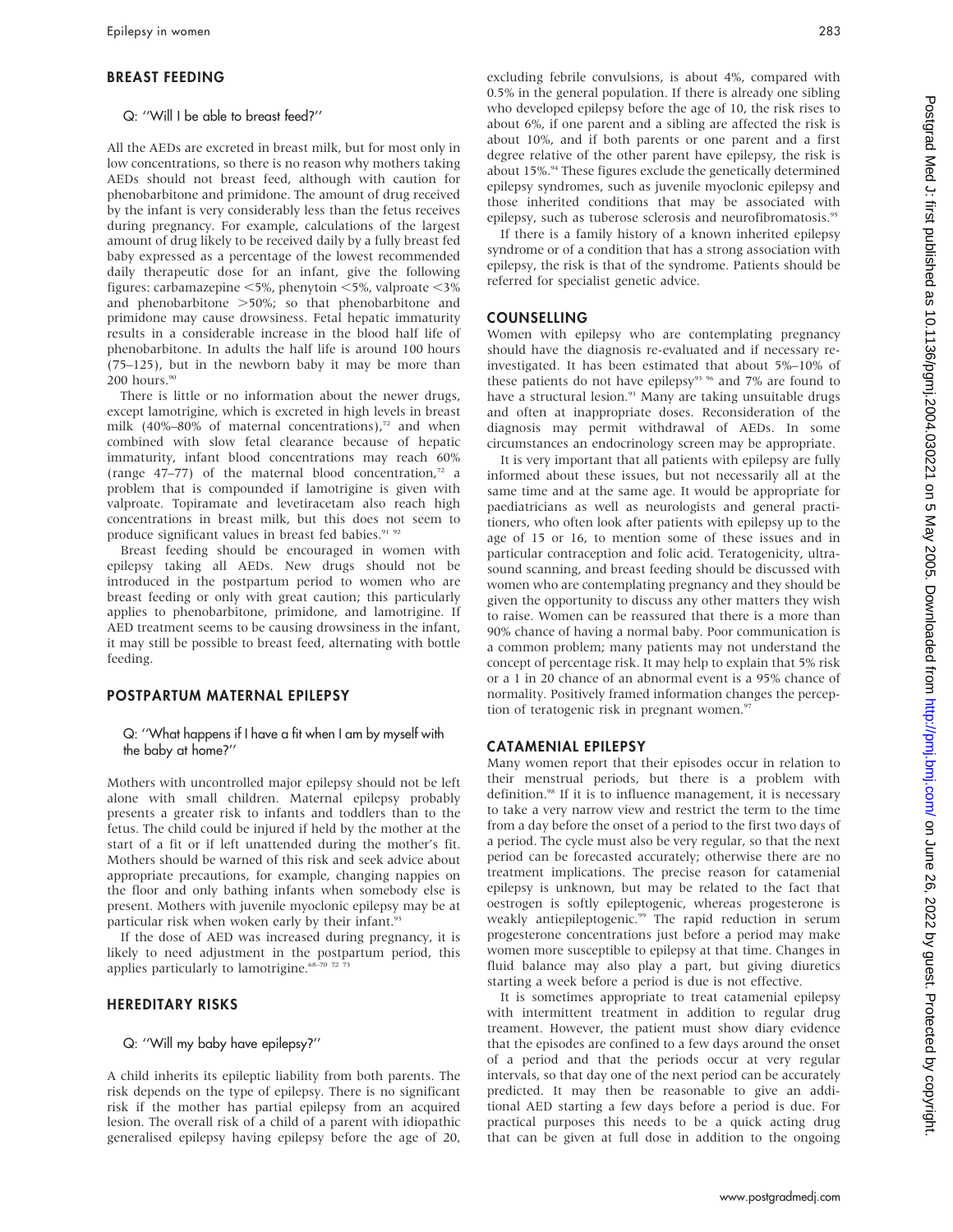Postgrad Med J: first published as 10.1136/pgmj.2004.030221 on 5 May 2005. Downloaded from http://pmj.com/ on June 26, 2022 by guest. Protected by copyright on June 26, 2022 by guest. Protected by guests and the state of the 26, 2002. Downloaded from Publishismi. bundished as 10.1136/pgmj. June 26, 2022 by guests Published as 10.1136/pgmj.2004.0302. Downloaded from 5 May 2007.

Intermittent treatment without any background AED is not usually effective, because the fits are often displaced until after the intermittent treatment stops. Hormonal manipulation is usually ineffective and gynaecological procedures are contraindicated.

#### THE MENOPAUSE AND BONE DENSITY

The menopause tends to occur earlier in women with epilepsy and there is a negative correlation between the age at the menopause and estimated lifetime seizures. For women with a high seizure frequency this is about three to four years.<sup>101</sup> There is often an increase in seizure frequency at the menopause and about a one third reduction in postmenopausal women, particularly in women who had catamenial epilepsy.102 Hormone replacement therapy may be used if clinically indicated; there is some clinical evidence to support the theoretical risk of an increase in fits attributable to oestrogen.2

AED use is an independent predictor of increased risk of fractures.103 This increased risk comes from the effect of EIAEDs on vitamin D, added to the natural risk of osteoporosis because of age and postmenopausal status, as well as the increased risk not only from seizures, but also from unsteadiness because of some AEDs.<sup>104</sup> These women should have a bone health screen and be advised accordingly.105

#### ACKNOWLEDGEMENTS

We thank Professor Simon Shorvon and Professor John Guillebaud for their helpful suggestions.

#### .....................

Authors' affiliations

M D O'Brien, S K Gilmour-White, Department of Neurology, Guy's Hospital, London, UK

#### REFERENCES

- 1 **Crawford P**, Appleton R, Betts T, *et al.* Best practice guidelines for the<br>management women with epilepsy. Seizure 1999;8:201–17, .<br>2 **Crawford P**, Lee P. Gender difference in management of epilepsy—what
- women are hearing. *Seizure* 1999;8:135–9.<br>3 Patsalos PN, Froscher W, Pisani F, *et al.* The importance of drug interactions
- in epilepsy therapy. Epilepsia 2002;43:365–85.
- 4 Garnett WR. Clinical pharmacology of topiramate: a review. Epilepsia 2000;41(suppl 1):61–5.
- 5 Guillebaud J. Contraception: your questions answered. 4th ed. Edinburgh: Churchill Livingstone, 2004:122.
- 6 Guillebaud J. Contraception: your questions answered. 4th ed. Edinburgh: Churchill Livingstone, 2004:128-9. 7 Guillebaud J. Contraception: your questions answered. 4th ed. Edinburgh:
- Churchill Livingstone, 2004:195.
- 8 Morrell MJ. The new antiepileptic drugs and women: efficacy, reproductive health, pregnancy and fetal outcome. Epilepsia 1996;37(suppl 6):34–44. 9 Guillebaud J. Contraception: your questions answered. 4th ed. Edinburgh:
- 
- Churchill Livingstone, 2004:130.<br>10 Sabers A, Buchholt JM, Uldall P, *et al.* Lamotrigine plasma levels reduced by<br>10 oral contraceptives. *Epilepsy Res* 2001;4**7**:151–4.
- 11 Sabers A, Ohman I, Tomson T. Lamotrigine plasma levels reduced by oral contraceptives. Epilepsia 2002;43:47.
- 12 Guillebaud J. Contraception: your questions answered. 4th ed. Edinburgh: Churchill Livingstone, 2004:294.
- 13 Reference withdrawn.
- 14 Gupta C, Osterman J, Santen R, et al. In vivo metabolism of progestins. J Clin Endocrinol Metab 1979;48:816–20. 15 Guillebaud J. Contraception: your questions answered. 4th ed. Edinburgh:
- Churchill Livingstone, 2004:349.
- 16 Guillebaud J. Contraception: your questions answered. 4th ed. Edinburgh: Churchill Livingstone, 2004:472. 17 **Bounds W**, Guillebaud J. Observational series on women using
- contraceptive Mirena concurrently with anti-epileptic and other enzymeinducing drugs. J Fam Plann Reprod Health Care 2002;28:78–80.
- 18 Wallace H, Shorvon S, Tallis R. Age specific incidence and prevalence of treated epilepsy in an unselected population of 2,052,922 and age specific fertility rates of women with epilepsy. Lancet 1998;352:1970–3. 19 Herzog AG, Coleman AE, Jacobs AR, et al. Relationship of sexual
- dysfunction to epilepsy laterality and reproductive hormone levels in women. Epilepsy Behav 2003;4:407–13.
- 20 Cummings LN, Guidice L, Morrell MJ. Ovulatory function in epilepsy. Epilepsia 1995;36:355–9.
- 21 Bauer J, Burr W, Elger CE. Seizure occurrence during ovulatory and anovulatory cycles in patients with temporal lobe epilepsy. Eur J Neurol 1998;5:83–8.
- 22 Morrell MJ, Guidice L, Flynn KL, et al. Predictors of ovulatory failure in women with epilepsy. Ann Neurol 2002;52:704–11.
- 23 Isojarvi JI, Laatikainen TJ, Knip M, et al. Polycystic ovaries and hyperandrogenism in women taking valproate for epilepsy. N Engl J Med 1993;329:1383–8.
- 24 Isojarvi JI, Rattya J, Myllyla VV, *et al*. Valproate, lamotrigine and insulin<br>mediated risks in women with epilepsy. A*nn Neurol* 1998;43:446–51.<br>25 **Genton P**, Bauer J, Duncan S, *et al*. On the association between va
- and polycystic ovary syndrome. Epilepsia 2001;42:295–304.
- 26 Meo R, Bilo L. Polycystic ovary syndrome and epilepsy: a review of the evidence. Drugs 2003;63:1185–227.
- 27 Isojarvi JI. Reproductive dysfunction in women with epilepsy. Neurology 2003;61(suppl 2):S27–34.
- 28 Bauer J, Isojarvi JIT, Herzog AG, et al. Reproductive dysfunction in women with epilepsy: recommendations for evaluation and management. J Neurol Neurosurg Psychiatry 2003;73:121-5.
- 29 Fried S, Kozer E, Nulman I, et al. Malformation rates in children of women with untreated epilepsy: a meta analysis. *Drug Saf* 2004;**27**:197–202.<br>30 Holmes LB, Harvey EA, Coull BA, *et al*. The teratogenicity of anticonvulsant
- drugs. N Engl J Med 2001;344:1132–8.
- 31 Nakane Y, Okuma T, Takahashi R, et al. Multi-institutional study on the teratogenicity and fetal toxicity of anti-epileptic drugs. Epilepsia 1980;21:663–80.
- 32 Samren EB, van Duijin CM, Christaens GC, et al. Anti-epileptic drug regimes and major congenital abnormalities in the offspring. Ann Neurol 1999;46:739–46.
- 33 Hanson JW, Smith DW. The fetal hydantoin syndrome. J Pediatr 1975;87:285–90.
- 34 DiLiberti JH, Farndon PA, Dennis NR, et al. The fetal valproate syndrome. Am J Med Genet 1984;19:473–81.
- 35 Malm H, Kajante E, Kivirikko S, et al. Valproate embryopathy in three sets of siblings: further proof of hereditary susceptibility. Neurology 2002;59:630–3.
- 36 Samren EB, van Duijn CM, Hiilesmaa VK, et al. Maternal use of antiepileptic drugs and the risk of major congenital malformations. Epilepsia 1997;38:981–90.
- 37 Morrow JI, Russell AJC, Irwin B, et al. The safety of antiepileptic drugs in pregnancy: results of the UK epilepsy and pregnancy register. (Abstract).<br>Epilepsia 2004;**45(**suppl 3):57.<br>38 Mawer G, Clayton-Smith J, Coyle H, *et al.* Outcome of pregnancy in women
- attending an outpatient epilepsy clinic: adverse features associated with higher doses of sodium valproate. Seizure 2002;11:1059–311.
- 39 Kaneko S, Batino D, Andermann E, et al. Congenital malformations due to antiepileptic drugs. Epilepsy Res 1999;33:145–58.
- 40 Omtzigt JG, Las FJ, Grobbee DE, et al. The risk of spina bifida aperta after first trimester exposure to valproate in a prenatal cohort. Neurology 1992;**42**(suppl 2):S35–42.
- 41 Nau H, Zierer R, Spielmann H, et al. A new model for embryotoxicity testing: teratogenicity and pharmacokinetics of valproic acid following constant rate administration in the mouse using human drug and metabolite<br>concentrations. *J Life Sci* 1981;**29**:2803–13.
- 42 Adab N, Jacoby A, Smith D, et al. Additional educational needs in children born to mothers with epilepsy. J Neurol Neurosurg Psychiatry  $2001;70:15-21.$
- 43 Ohtsuka Y, Silver K, Lopes-Cendes I, et al. Effect of antiepileptic drugs on psychomotor development in offspring of epileptic mothers. (Abstract). Epilepsia 1999;40(suppl 2):296.
- 44 Gaily E, Kantola SE, Hiilesmaa V, et al. Normal intelligence in children with
- prenatal exposure to carbamazepine. Neurology 2004;**62**:28–32.<br>45 **Adab N**, Kini U, Vinten J, et al. The longer term outcome of children born to<br>1575–83. mothers with epilepsy. J Neurol Neurosurg Psychiatry 2004;**75**:1575–
- 46 Eriksonn K, Viinikainen K, Monkkonen A, et al. The effects of antiepileptic drug exposure in utero to neurological and cognitive functioning of children of school age. (Abstract). Epilepsia 2004;45(suppl 3):57.
- 47 Adab N, Tudur-Smith C, Vinten J, et al. Common antiepileptic drugs in pregnancy in women with epilepsy. Cochrane Library. Issue 3 Oxford: Update Software, 2004.
- 48 Committee on the Safety of Medicines. Sodium valproate and prescribing in pregnancy. Current Problems in Pharmacovigilance 2003;29:6.
- 49 Fairgrieve SD, Jackson M, Jonas P, et al. Population based, prospective study
- of the care of women with epilepsy in pregnancy. BMJ 2000;321:674–5.<br>50 **Weil JG**, Cunningham MC, Williamson RR, *et al.* Eleven year interim results of an international study of pregnancy outcomes following exposure to la
- 51 MRC Vitamin Study Research Group. Prevention of neural tube defects; results of the Medical Research Council vitamin study. Lancet 1991;338:132–7.
- 52 Czeizel AE, Dudas I. Prevention of the first occurrence of neural tube defects by periconceptual multivitamin supplementation. N Engl J Med 1992;**327**:1832–5
- 53 Biale Y, Lewenthal M. Effect of folic acid supplementation on congenital malformations due to anticonvulsant drugs. Eur J Obstet Gynecol Reprod Biol 1984;18:211–16.
- 54 Tomson T, Lindbom U, Berg A. Red cell folate levels in pregnant epileptic women. Eur J Clin Pharmacol 1995;48:305–8.